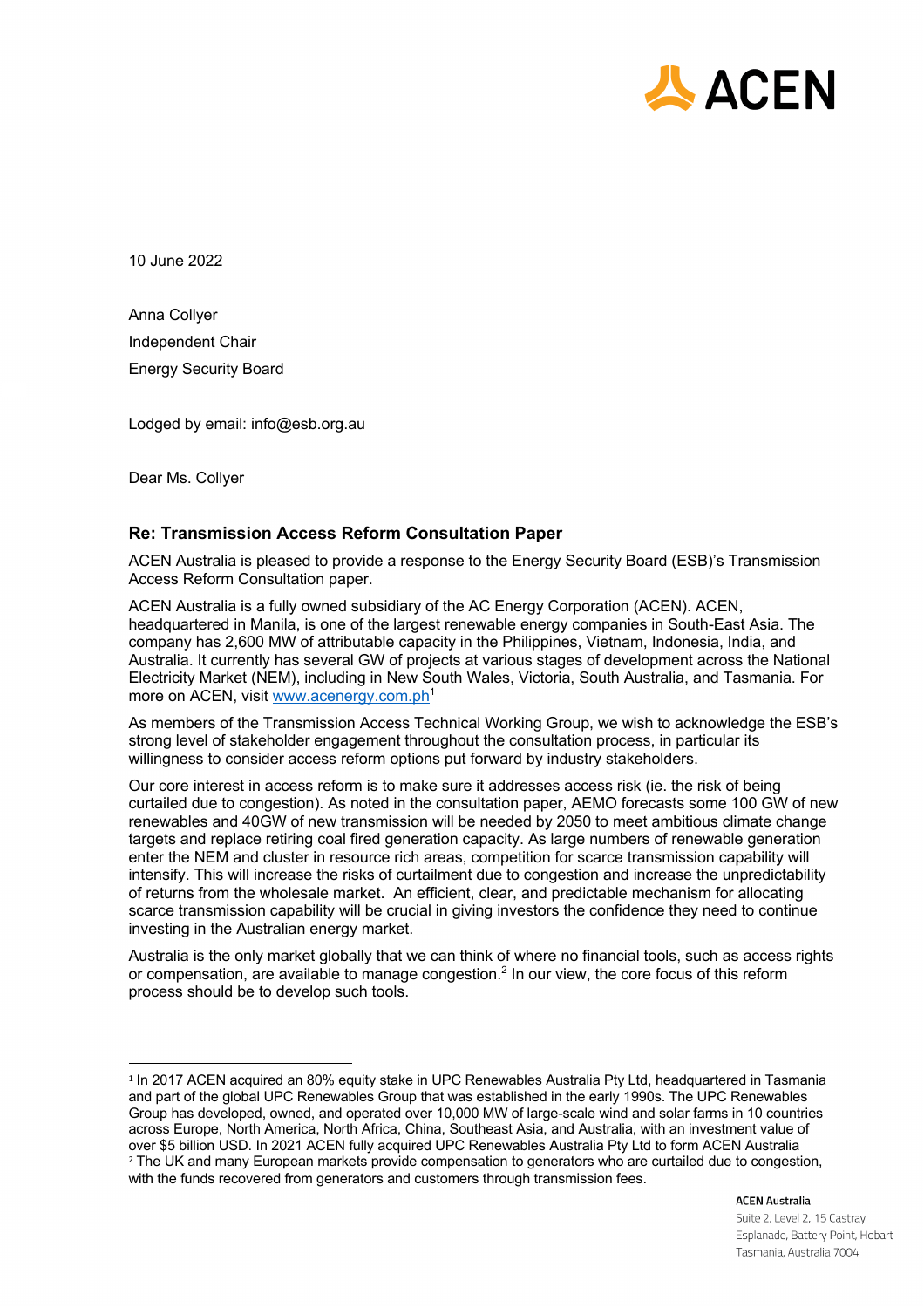

The ESB has shortlisted four access reform options for further consultation, with potential for them to be mixed and matched to address congestion in both operational and investment time frames:

| <b>Investment timeframes</b>                                                                                                                                                                            | <b>Operational timeframes</b>                                                                                                                           |
|---------------------------------------------------------------------------------------------------------------------------------------------------------------------------------------------------------|---------------------------------------------------------------------------------------------------------------------------------------------------------|
| <b>Congestion zones with connection fees</b><br>Investors receive clear up-front signals about which network<br>locations have available hosting capacity.                                              | Congestion management model with universal rebates<br>Establishes a single, combined-bid energy and congestion<br>market.                               |
| <b>Transmission queue</b><br>Establish a transmission queue that confers priority rights<br>(either to allocate rebates in the CMM or to establish who<br>buys and sells congestion relief in the CRM). | <b>Congestion relief market (CRM)</b><br>Changes to the market and settlements to provide separate<br>revenue streams for energy and congestion relief. |

Our preferred approach is one that combines the following models:

- Congestion management model with universal rebates;
- Transmission queue; and
- Congestion zones with connection fees.

We consider these models have important complementarities. Together they would improve the efficiency of dispatch, provide longer term locational signals for investment and, most importantly, deliver a workable and durable access framework in a future power system likely to experience high levels of congestion. We also consider these models can be implemented in a way that is targeted, with its principle focus on strengthening Renewable Energy Zones (REZ) while limiting impacts on generators choosing to locate outside REZs. In principle, this should make this approach more acceptable from an industry wide standpoint (compared to a NEM wide application of FTRs and nodal pricing for instance).

ACEN acknowledges the work of the CEC in developing the Congestion Relief Market (CRM) as a credible alternative approach to access reform, however we do not consider it should be further progressed. While it has some attractive features, specifically placing an explicit and tradeable value on congestion, it also has some considerable weaknesses. The key weakness from our perspective is that the model appears to have high transactions costs, as congestion must be monitored and managed every 5 minutes (whereas access rights are 'set and forget' – once you have them congestion risk goes away for the duration of the right). In other words the CRM does not provide the level of predictability over congestion risk that an access rights framework could deliver.

In our view, the price signalling and congestion management benefits of the CRM can be achieved with the CMM more simply and at lower cost. Further, the latter's basic architecture can be used to craft an effective and durable access rights framework, if combined with the other models in the right way.

We set out our preferred approach in more detail below.

#### **Congestion management model with universal rebates**

The implementation of a NEM wide CMM with universal rebates would mean generators would receive a local marginal price (LMP) plus some share of the settlement residue (i.e. the rebate) between their LMP and the Regional Reference Price (RRP). Settlement residues arise due to loss factor scaling and congestion (too much generation wanting to flow across the network infrastructure). The share of settlements residue or rebate allocated to a generator may be thought of as an entitlement or right to receive the RRP or said differently, an entitlement to receive compensation for not receiving the RRP due to congestion. A core strength of CMM is that rebates can be allocated flexibility to different technologies to elicit efficient dispatch, charging or consumption decisions on the transmission network.

The CMM with universal rebates is largely intended to encourage more efficient dispatch while making no generator financially worse off. It does this through a pre-defined and automatic dynamic allocation

**ACEN Australia** 

Suite 2, Level 2, 15 Castray Esplanade, Battery Point, Hobart Tasmania, Australia 7004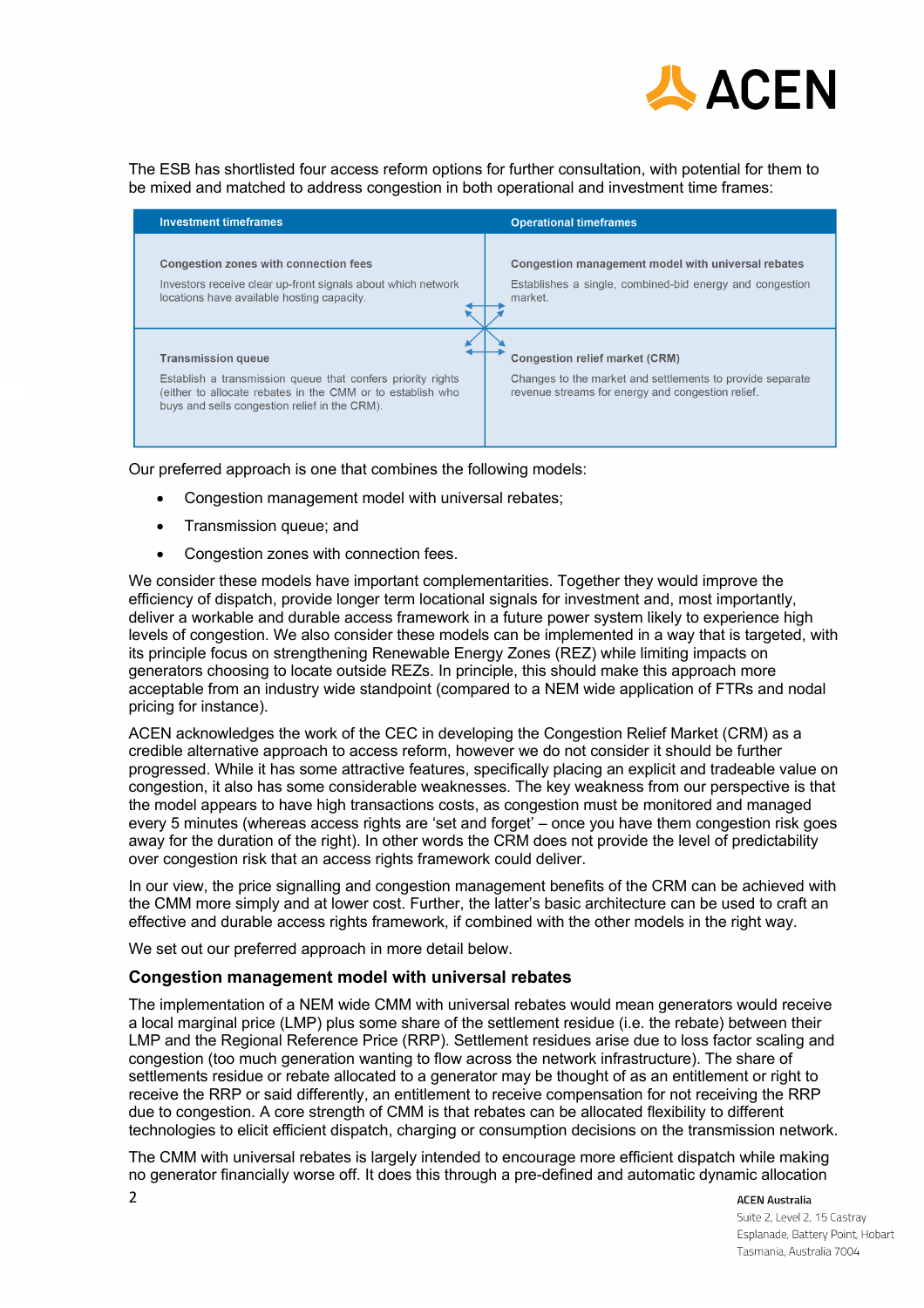

applied at times of congestion which shares transmission capability between generators contesting the constraint on a pro rata basis (ie each generators gets a share based on their size), once generator offers, availability and coefficients are considered. Each generator's dynamically allocated share is reduced overtime as new generators connect and are incorporated into the pro-rata calculations. The costs of congestion shared equally among incumbent and new entrant generators over time.

We support the CMM plus universal rebates approach for application outside REZs, in a way that matches as closely as possible status quo arrangements, so that no new winners and losers are created through implementation of this approach. The problem with a universal rebates approach, however, is that it provides no protection against the erosion of access over time due to new entry, and therefore has little value as an access reform. For this reason, we consider basic architecture of CMM should be adapted differently for application in the REZs, by combining it with the Transmission queue concept.

# **CMM and transmission queue – complements for firmer access rights**

ACEN considers the concept of a transmission queue could address the core weakness of the CMM with universal rebates – the ongoing erosion of access, by changing the way rebates are allocated within REZs.<sup>3</sup> Rebates would be allocated based on queue position rather than on a pro-rata basis, which could be done as follows:

- CMM architecture would be in place across the NEM, including the REZ, ie each generator would be paid the LMP and be subject to either a rebate (receipt of a portion of the settlements residue) or congestion charge (must return a portion of the settlements residue it has earned by being dispatched), depending on the generator's position in the queue.
- The queue would apply within REZs only. As long as there is spare network capacity within the REZ (which would primarily be new network infrastructure) each existing or new connection would be treated equally and receive a queue position of 0. If more generators are seeking connection to the transmission capability than is available, an auction would be held to allocate the 0 queue positions to those who value them the most. A key question will be to determine how much transmission capacity can be allocated to generators, which is an issue the NSW government has given a great deal of attention to in its REZ design process.
- Once the capacity has been fully allocated, then each subsequent new generator connection would receive a position of 1, 2 and so on. A framework for managing changes to queue positions would also need to be implemented, including consideration of issues such as 'use it or lose it provisions', whether queue positions can be traded, and at what point in time should a queue position be allocated (it is likely a generator would need to be deemed a 'committed generator' under the rules before they would be allowed to bid for or receive a queue position).
- Under this approach generators with a queue position of 1 and above would be allowed to connect to the infrastructure and operate in the market as normal. However, if a network constraint binds, then those generators with a higher queue position who have been dispatched ahead of those with a position of 0, will be required to pay a congestion charge (essentially returning any settlement residue they received so that it can be allocated to position 0 generators).
- Generators with a position of 0 have full entitlement to the settlement residues that arise due to a network constraint. They would receive a share the residues based on their availability and size, regardless of whether they are actually dispatched, provided they are in merit. The latter is based on the principle that 'but for' the congestion they would have been dispatched.

It is expected that position 0 generators within a REZ would typically be the foundation generators, ie those that had won a tender or auction to be part of the REZ and are willing to help fund the network infrastructure. The principle is that those generators who are willing to fund the network infrastructure

ACEN Australia 3 Suite 2, Level 2, 15 Castray Esplanade, Battery Point, Hobart Tasmania, Australia 7004

<sup>&</sup>lt;sup>3</sup> It would be important for there to be a clear legal boundary between the REZ and rest of the NEM. For example, under NSW legislation once a REZ is declared it becomes defined according to a specified geographic boundary and includes both existing and new network infrastructure within that boundary.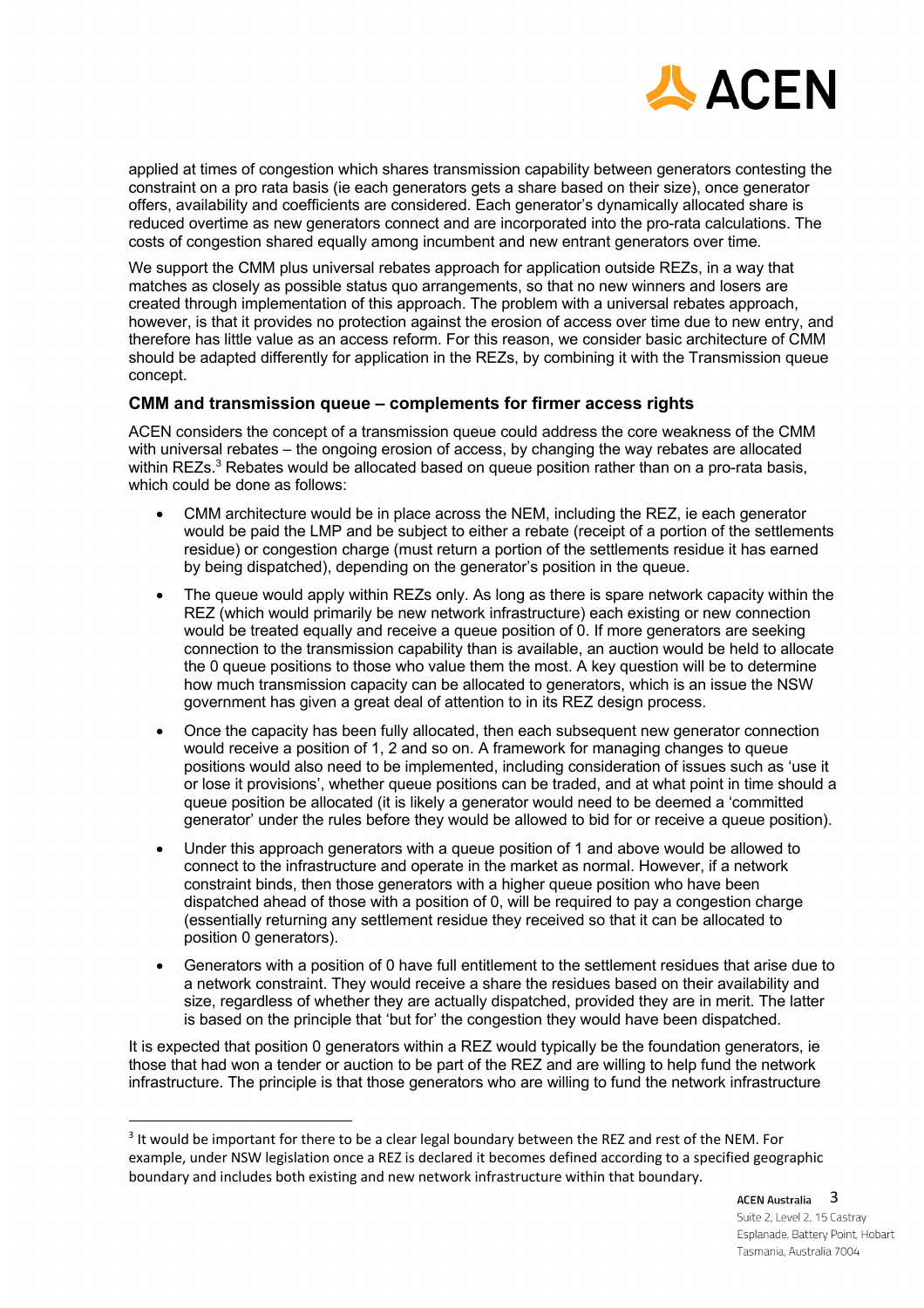

should be allocated a position of 0 in the transmission queue and receive priority access to the expanded transmission capability that their investment helps create. Providing these generators with a given level of financial access to the RRP (which they cannot attain in the wider network) strengthens incentives to invest in generation and contribute funds to the expensive network infrastructure needed to realise the renewable energy transition.

The approach proposed above may be considered a financial equivalent to the physical access rights model currently being considered for the NSW REZs. Under a physical rights model foundation generators are allocated a right to a specific level of transfer capability (based on the size of the generator). New entrants are only able to connect if they 'do no harm' to existing generators' transfer capability. That is, there must be sufficient spare capacity for them to connect or alternatively they are willing to reinforce the network. If neither applies, then they cannot connect.

In contrast, the CMM allows new entrants to connect even in areas with limited available transmission capability, with the access rights for existing generators enforced through a financial settlement when constraints bind. This approach would allow for more efficient utilisation of network capacity then would be possible under a pure physical rights approach, as new entrants would be able to connect and earn revenues without first having to wait for costly infrastructure reinforcements.

Compared to a 'physical rights' approach the CMM also better takes account of the physics of loop flow and dynamic power system conditions, which make it impossible to precisely define a level of transfer capability upfront. Under our preferred approach a generator would have a right or entitlement to the available settlement residue. This avoids the need to maintain a defined level of physical transfer capability for a generator in order enforce an access right. As REZs become more meshed over time with increasing volumes of new generation entry, locating both within and outside REZs, physical rights will become increasingly difficult to sustain over time. The physical rights model will necessarily need to transition to a financial rights model. Noting the advanced stage of development of the physical rights model in NSW, it will be important that the ESB considers how its access reform model can best complement and, in time, replace the physical rights approach in a way that supports certainty for holders of physical rights in REZs.

#### **Congestion Zones with Connection Fees**

If the CMM plus transmission queue model was rolled out across the NEM, then there would be no need for a separate congestion related access fee (this would amount to double counting). This is because generators who choose to connect in areas with limited transmission capability (most areas of the NEM) would either be subject to the CMM congestion charge (ie they would face their LMP) over the life of the plant or they would need to invest in network capability to remove that congestion risk, whichever is deemed the most economical option. In either case they would face the long run marginal cost (LRMC) of congestion in their investment decision, so an additional congestion related access fee is not necessary.

However, adopting the CMM with transmission queue model on a NEM wide basis would make it look much like the CMM with REZ adaptation, which we note the ESB has decided not to take forward due industry wide concerns. Therefore, given the likely practical limitations of extending the CMM with transmission queue across the NEM, we see merit in congestion zones plus congestion fee model as a potential complementary mechanism. It would have some of the benefits of the CMM with REZ adaptation, by encouraging more efficient location decisions, but without exposing new entrants outside REZs to unmanageable financial risks.

The 'Congestion zones with connection fee' model would create strong disincentives for generators to locate near REZs, if there is insufficient network capability. This is because the access fee would be based on the LRMC of congestion at the chosen connection point, which would mean the new entrant generator would be better off reinforcing the network to accommodate its connection, rather than pay the access fee. This model could ensure therefore that new entrants locating near REZs would 'do no harm' to the transfer capability to the REZ infrastructure.

The congestion zones with connection fees model therefore addresses a core weakness of the REZ framework, which is the strong incentives it creates for new entrants to site themselves near REZs in order to free ride off REZ infrastructure created and paid for (in part) by founding generators.

**ACEN Australia** 

Suite 2, Level 2, 15 Castray Esplanade, Battery Point, Hobart Tasmania, Australia 7004